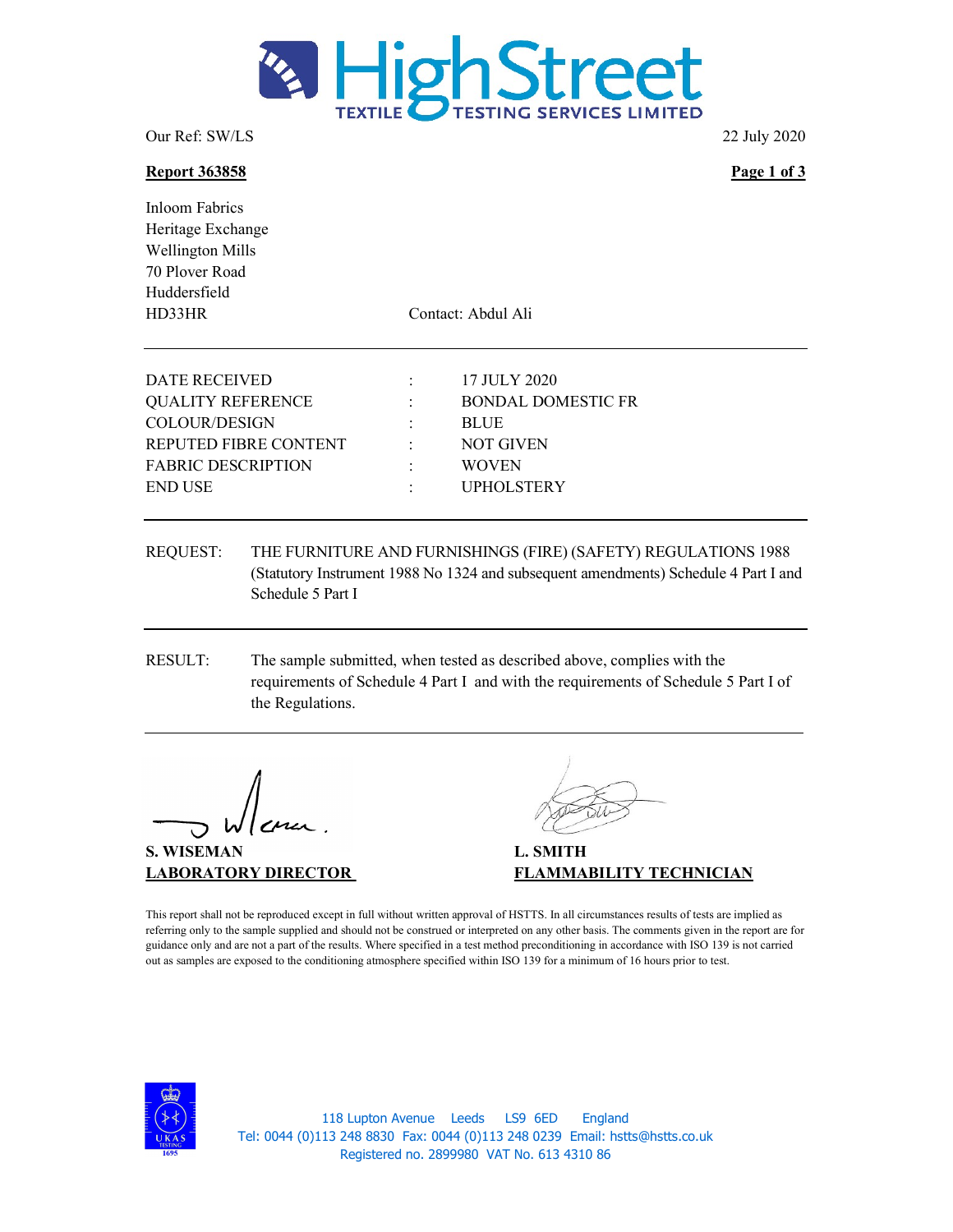

Our Ref: SW/LS 22 July 2020

### Report 363858 Page 2 of 3

# THE FURNITURE AND FURNISHINGS (FIRE) (SAFETY) REGULATIONS 1988 (Statutory Instrument 1988 No 1324 and subsequent amendments) Schedule 4 Part I and Schedule 5 Part I

The Regulations specify two methods of test for examining the ignitability properties of fabrics for use in domestic furniture as defined within the Regulations, both based on "Ignitability by smokers materials of upholstered composites for seating" (BS 5852:Part 1:1979). These tests are (a) the 'cigarette' test as modified by Schedule 4 Part I of the Regulations and (b) the 'match' test as modified by Schedule 5 Part I of the Regulations.

## Procedure

Specimens of fabric, Ref: BONDAL DOMESTIC FRwere tested after water soaking to BS5651:1978. The specimens were mounted over fillings of non-flame-retardent polyurethane foam with a density of approximately 20-22  $\text{kg/m}^3$ .

The cigarette test is an indicative test only as it is intended that the test is performed on the actual upholstery composite, details of which are not always known to the cover fabric supplier.

Tests were made in accordance with BS 5852 : Part 1 : 1979 after being conditioned for 72 h in indoor ambient conditions and then 24 h at the following conditions: Temperature  $(20 \pm 5)$  °C and relative humidity  $(50 \pm 20)\%$ 

### **Requirements**

| Ignition Source 0        | No flaming; No progressive smouldering one hour after the placement of the |
|--------------------------|----------------------------------------------------------------------------|
| (cigarette test)         | cigarette.                                                                 |
| <u>Ignition Source 1</u> | All flaming and progressive smouldering to cease within 120 sec of removal |
| ('match' test)           | of the ignition source.                                                    |